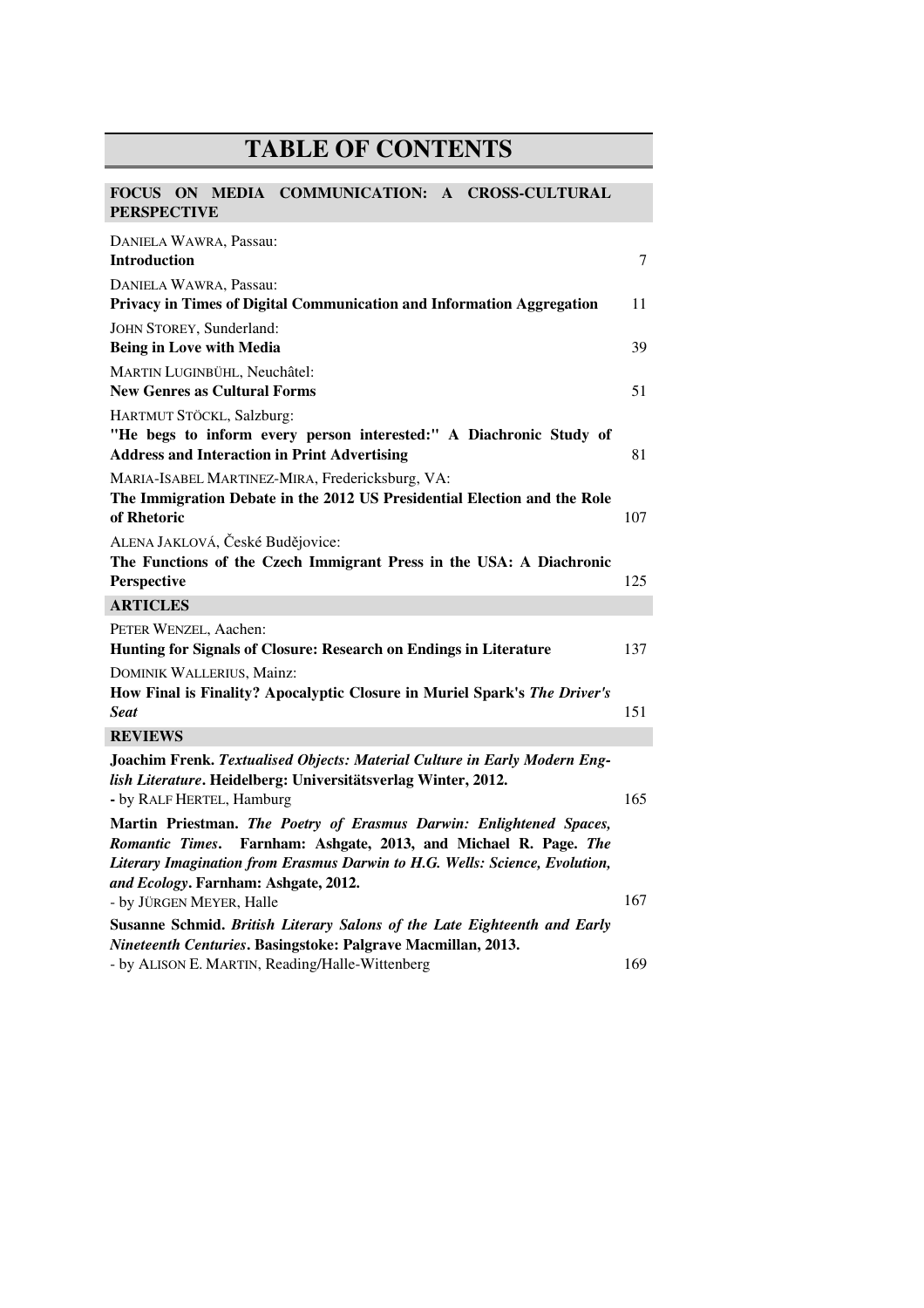| Kristine Moruzi. Constructing Girlhood through the Periodical Press, 1850-                                                                                                                                        |     |
|-------------------------------------------------------------------------------------------------------------------------------------------------------------------------------------------------------------------|-----|
| 1915. Farnham: Ashgate, 2012.                                                                                                                                                                                     |     |
| - by JOCHEN PETZOLD, Regensburg                                                                                                                                                                                   | 171 |
| John Miller. Empire and the Animal Body: Violence, Identity and Ecology in<br><i>Victorian Adventure Fiction.</i> London and New York: Anthem, 2012.<br>- by ROMAN BARTOSCH, Köln                                 | 172 |
| John Crowley, William J. Smyth, and Mike Murphy, eds. Atlas of the Great<br>Irish Famine. Cork: Cork University Press, 2012.<br>- by MAURICE FITZPATRICK, Köln                                                    | 174 |
| Christina Flotmann. Ambiguity in Star Wars and Harry Potter: A (Post)                                                                                                                                             |     |
| Structuralist Reading of Two Popular Myths. Bielefeld: transcript, 2013.<br>- by ANETTE PANKRATZ, Bochum                                                                                                          | 181 |
| Peter Boxall. Twenty-First-Century Fiction. A Critical Introduction. Cam-                                                                                                                                         |     |
| bridge: Cambridge University Press, 2013.                                                                                                                                                                         |     |
| - by JULIA HOYDIS, Köln                                                                                                                                                                                           | 183 |
| Daniela Carpi, ed. <i>Bioethics and Biolaw through Literature</i> . Berlin: de                                                                                                                                    |     |
| Gruyter, 2011.                                                                                                                                                                                                    |     |
| - by JARMILA MILDORF, Paderborn                                                                                                                                                                                   | 185 |
| Rudolf Freiburg and Dirk Kretzschmar, eds. Alter(n) in Literatur und Kul-<br>tur der Gegenwart. Würzburg: Königshausen & Neumann, 2012.                                                                           |     |
| - by ANNA FARKAS, Regensburg                                                                                                                                                                                      | 187 |
| Marga Munkelt, Markus Schmitz, Mark Stein, and Silke Stroh, eds. Post-<br>colonial Translocations: Cultural Representation and Critical Spatial Think-<br>ing. ASNEL Papers 17. Amsterdam/New York: Rodopi, 2013. |     |
| - by ANKE BARTELS, Potsdam                                                                                                                                                                                        | 189 |
| Smaro Kamboureli and Robert Zacharias, eds. Shifting the Ground of<br>Canadian Literary Studies. Waterloo: Wilfrid Laurier University Press, 2012.                                                                |     |
| - by FELICITAS SCHWEIKER, Köln                                                                                                                                                                                    | 191 |
| Andrew Keller Estes. Cormac McCarthy and the Writing of American<br>Spaces. Amsterdam: Rodopi, 2013.                                                                                                              |     |
| - by JULIUS GREVE, Köln                                                                                                                                                                                           | 193 |
| Katarzyna Kuczma. Remembering Oneself, Charting the Other: Memory as<br>Intertextuality and Self-Reflexivity in the Works of Paul Auster. Trier:<br>Wissenschaftlicher Verlag Trier, 2012.                        |     |
| - by CHRISTIAN SCHMITT-KILB, Rostock                                                                                                                                                                              | 196 |
| Ann-Katrin Colomb.<br>"For Jesus<br>Christ and John<br>Wayne."<br>US-<br>amerikanische Army Nurses und nationales Selbstverständnis im Vietnam-<br>krieg. Trier: Wissenschaftlicher Verlag Trier, 2012.           |     |
| - by CHRISTINA MEYER, Hannover                                                                                                                                                                                    | 198 |
|                                                                                                                                                                                                                   |     |